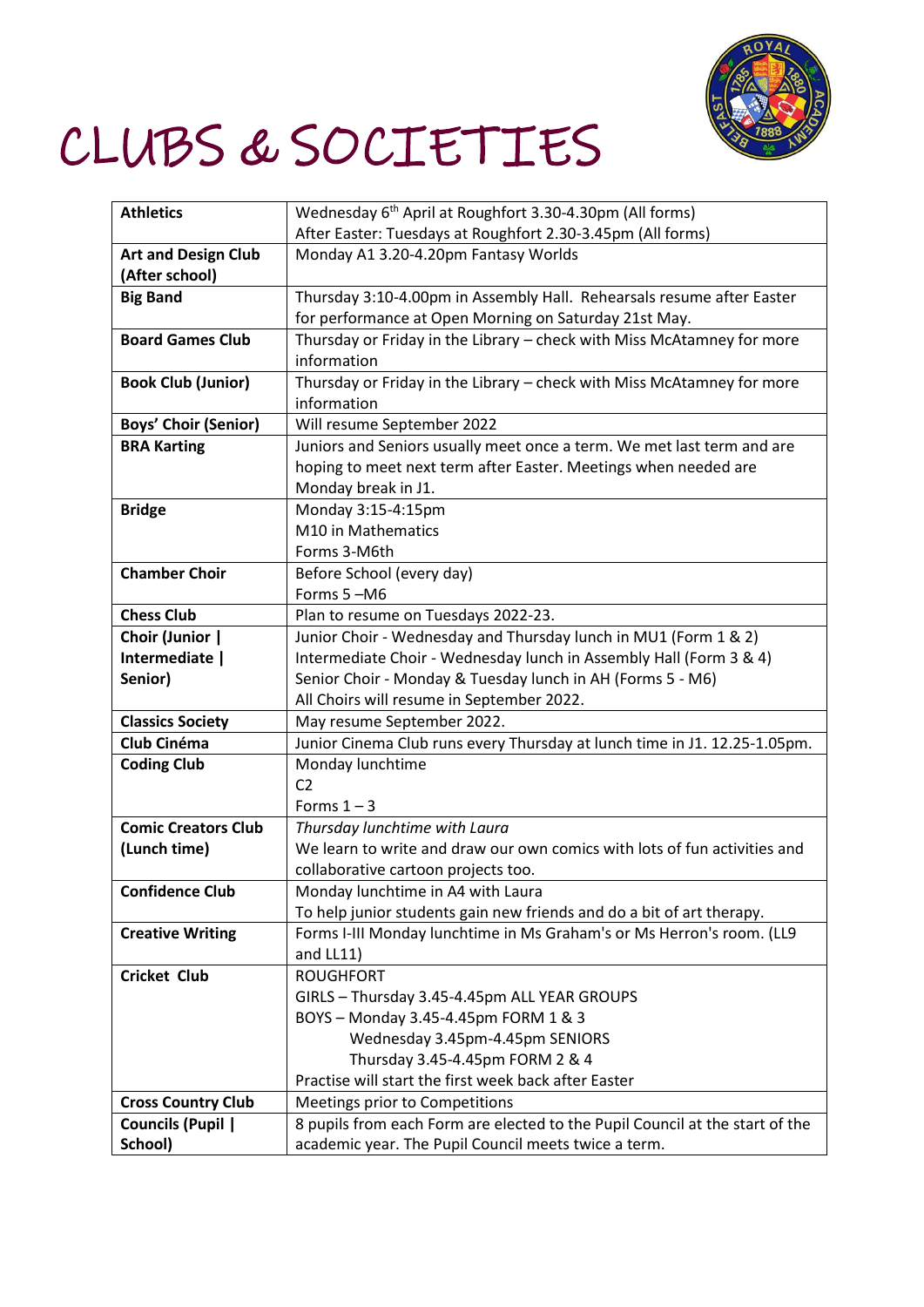|                               | 2 pupils from each Form are elected onto the School Council. The School                                                                          |  |
|-------------------------------|--------------------------------------------------------------------------------------------------------------------------------------------------|--|
|                               | Council meets once a term.                                                                                                                       |  |
| <b>Dance</b>                  | Monday, Tuesday and Wednesday after school. Usually September -                                                                                  |  |
|                               | March. Pupils must audition in September to try and gain a place on the                                                                          |  |
|                               | team.                                                                                                                                            |  |
| <b>Debating Society</b>       | Junior Debating Society is going to start soon, Wednesday at lunchtime                                                                           |  |
| (Junior   Senior)             | Room LL2 every other week.                                                                                                                       |  |
|                               | Senior Debating Society - planning meetings in M9 and debates on M6                                                                              |  |
|                               | study floor. Finished for 21/22 and will restart September 22.                                                                                   |  |
| <b>Dramatic Society</b>       | Junior Drama Club: Wednesday 3.15-4.00pm. Available to F1 and F2.                                                                                |  |
| (Junior   Senior)             | Venue changes between W1 and the Assembly Hall.                                                                                                  |  |
|                               | (The club does not run all year, please check with Ms Tinman).                                                                                   |  |
| <b>Duke of Edinburgh's</b>    | Directly through Duke of Edinburgh from Form 3.                                                                                                  |  |
| Award                         |                                                                                                                                                  |  |
| eSafety Committee             | Forms 2-M6 by invitation                                                                                                                         |  |
| $(F2 - M6)$                   | Monday 12.45pm when required M8.                                                                                                                 |  |
| <b>Football (Senior)</b>      | Football is for senior pupils and takes place during games periods 4 and 5                                                                       |  |
|                               | on a Wednesday.                                                                                                                                  |  |
| <b>Gamers' Club</b>           | Wednesday lunchtime                                                                                                                              |  |
|                               | C <sub>2</sub>                                                                                                                                   |  |
|                               | Forms $1 - 3$                                                                                                                                    |  |
| <b>GetSet</b>                 | 'Girls exploring Technology, Science and Engineering together' - events will                                                                     |  |
|                               | be scheduled throughout the year. Information will be in daily notices                                                                           |  |
|                               | during registration.                                                                                                                             |  |
| <b>Junior Girls' Code</b>     | Tuesdays at lunchtime in J3                                                                                                                      |  |
| Club                          |                                                                                                                                                  |  |
| Golf                          | We meet when the golf competitions are scheduled for. There is no<br>practice time arranged outside of that. Pupils should practise in their own |  |
|                               | time at home.                                                                                                                                    |  |
| <b>Greek Club</b>             | Meets every Tuesday at lunchtime (bring lunch with you) in J7.                                                                                   |  |
|                               | It is open to anyone of any year who wants to learn Classical Greek.                                                                             |  |
| <b>Guitar Club</b>            | Every Wednesday Lunch time                                                                                                                       |  |
|                               | T1                                                                                                                                               |  |
|                               | All forms welcome                                                                                                                                |  |
| <b>Habitat for Humanity</b>   | More information can be requested from Ms McBeth                                                                                                 |  |
| (L6)                          |                                                                                                                                                  |  |
| <b>Hockey</b>                 | <b>Boys' Practice</b><br><b>Girls' Practices</b>                                                                                                 |  |
|                               | Monday 4.00-5.00pm<br>Mon 3.45pm-5.00pm Seniors - Valley LC                                                                                      |  |
|                               | Roughfort<br>Wed 1.45-3.30pm Seniors - Roughfort                                                                                                 |  |
|                               | Forms $1 - M6$<br>Wed 3.45-5.00pm U14s - Roughfort                                                                                               |  |
|                               | Thurs 3.45-5.00pm U13s & U12s - Roughfort                                                                                                        |  |
| <b>Horticulture Club</b>      | Thursday of week 1 at lunchtime in BB2. Open to Form 3 pupils.                                                                                   |  |
| <b>Into Film Club</b>         | Thursday or Friday in the Library - check with Miss McAtamney for more                                                                           |  |
|                               | information.                                                                                                                                     |  |
| <b>Junior Art Club (Lunch</b> | Tuesday lunchtime in A1 with Mr Roberts                                                                                                          |  |
| time)                         | For the next 2 months we have a wonderful student teacher doing fun                                                                              |  |
| <b>Library Club</b>           | textiles related crafts in this art club.<br>Thursday or Friday in the Library - check with Miss McAtamney for more                              |  |
|                               | information.                                                                                                                                     |  |
| <b>Life Saving</b>            | Tuesdays 2.15-3.15pm (4 <sup>th</sup> year and above)                                                                                            |  |
|                               | Thursday before school 8.15-8.45am (1st-3rd year)                                                                                                |  |
| <b>LS Art Club</b>            | Friday lunchtime in Learning Support with Laura                                                                                                  |  |
|                               | Simple but fun craft and drawing activities each week for any students who                                                                       |  |
|                               | prefer the quiet and familiarity of the Learning Support suite.                                                                                  |  |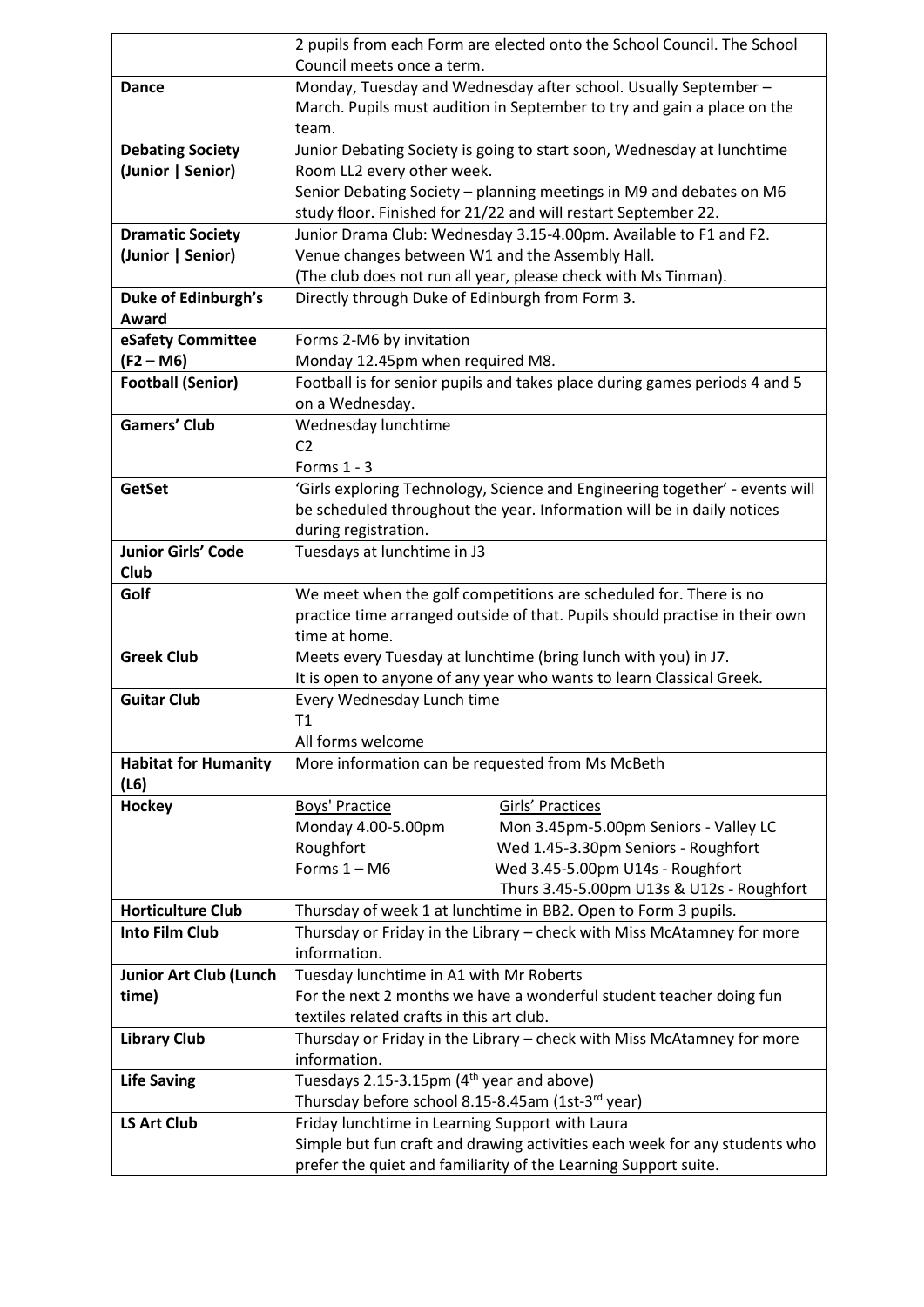| <b>Model United Nations</b>                      | Junior Model United Nations: every Wednesday at 12.40pm. in C5 with Dr                                                                              |
|--------------------------------------------------|-----------------------------------------------------------------------------------------------------------------------------------------------------|
|                                                  | Adair. Open to all pupils in Forms 1-3.                                                                                                             |
|                                                  |                                                                                                                                                     |
|                                                  | Senior Model United Nations: every Thursday at 12.40pm. in C6 with Mr                                                                               |
|                                                  | McClements. Open to all pupils in Forms 4-M6.                                                                                                       |
| <b>Netball Club</b>                              | <b>SPORTS HALL</b>                                                                                                                                  |
|                                                  | Monday 3.10-4.30pm FORM 3                                                                                                                           |
|                                                  | Tuesday 2.15-3.30pm FORM 2                                                                                                                          |
|                                                  | Wednesday 3.10-4.30pm FORM 1                                                                                                                        |
|                                                  | Thursday 3.10-4.30pm FORM 4-M6                                                                                                                      |
| Orchestra                                        | Senior Orchestra: Friday after school in Assembly Hall, F3-M6 (invitation                                                                           |
|                                                  | only). Will resume in September 2022.                                                                                                               |
| <b>Oxplore Book Club</b>                         | Thursday or Friday in the Library - check with Miss McAtamney for more                                                                              |
|                                                  | information.                                                                                                                                        |
| <b>Politics in Action</b>                        | Applications will be taken in September for four L6 pupils to join the team.                                                                        |
|                                                  | Meetings run from October-March afterschool on a Thursday by                                                                                        |
|                                                  | arrangement.                                                                                                                                        |
| <b>Public Speaking</b>                           | As and when competitions are running.                                                                                                               |
| <b>Pupil Wellbeing</b>                           | One Wednesday lunch a month in LL11 - only for pupils elected to the                                                                                |
|                                                  | Committee.                                                                                                                                          |
| Raspberry Pi Club                                | Lunch-time in C3                                                                                                                                    |
|                                                  | Wednesday - Form 3 and 4                                                                                                                            |
|                                                  | Thursday - Form 2                                                                                                                                   |
| <b>Rugby</b>                                     | After school:                                                                                                                                       |
|                                                  | Monday - Seniors, U14                                                                                                                               |
|                                                  | Wednesday - U13, F1                                                                                                                                 |
|                                                  | Thursday -Medallion, Senior.                                                                                                                        |
| <b>Save The Children</b>                         | L <sub>6</sub>                                                                                                                                      |
| Fund (L6)                                        | Thursday 12.30 pm when required M1.                                                                                                                 |
| <b>School Magazine</b>                           | The Owl team is usually put together September/October time. It consists                                                                            |
| <b>Team</b>                                      | of MVI pupils.                                                                                                                                      |
| <b>Scripture Union</b>                           | Junior SU                                                                                                                                           |
| (Junior   Senior)                                | Wednesday lunchtime                                                                                                                                 |
|                                                  | Top floor of Sixth Form Centre                                                                                                                      |
|                                                  | Forms $1 - 3$                                                                                                                                       |
|                                                  |                                                                                                                                                     |
|                                                  | Senior SU                                                                                                                                           |
|                                                  | Friday lunchtime                                                                                                                                    |
|                                                  | Top floor of Sixth Form Centre                                                                                                                      |
|                                                  | Forms 4 - M6                                                                                                                                        |
| <b>Show Jumping</b>                              | Saturday Competitions at The Meadows Equestrian Centre and various                                                                                  |
|                                                  | other venues throughout the year.                                                                                                                   |
|                                                  | Training after school/Sunday at The Meadows Equestrian Centre.                                                                                      |
| <b>Spanish Schools</b><br><b>Exchange Scheme</b> | Exchange trip to Asturias in the North of Spain. A level students and GCSE<br>students who are aspiring to take on Spanish for A level are invited. |
|                                                  | Students stay with Spanish families and experience Spanish life.                                                                                    |
| <b>Speech And Drama</b>                          | As and when competitions are running.                                                                                                               |
| <b>Club</b>                                      |                                                                                                                                                     |
| <b>Strings (Junior  </b>                         | Junior Strings (F1-3) is open to pupils but they must play a violin, viola or                                                                       |
| Senior)                                          | cello. Junior Strings takes place on Monday at 12.25 in the Assembly Hall.                                                                          |
|                                                  | Senior Strings - Grade IV upwards. Friday lunch in Assembly Hall.                                                                                   |
|                                                  | Rehearsals for all string players in Forms I-IV will resume after Easter on a                                                                       |
|                                                  | Friday lunch in Assembly Hall.                                                                                                                      |
| <b>Swimming Club</b>                             | Mondays 3.10-4.10pm.                                                                                                                                |